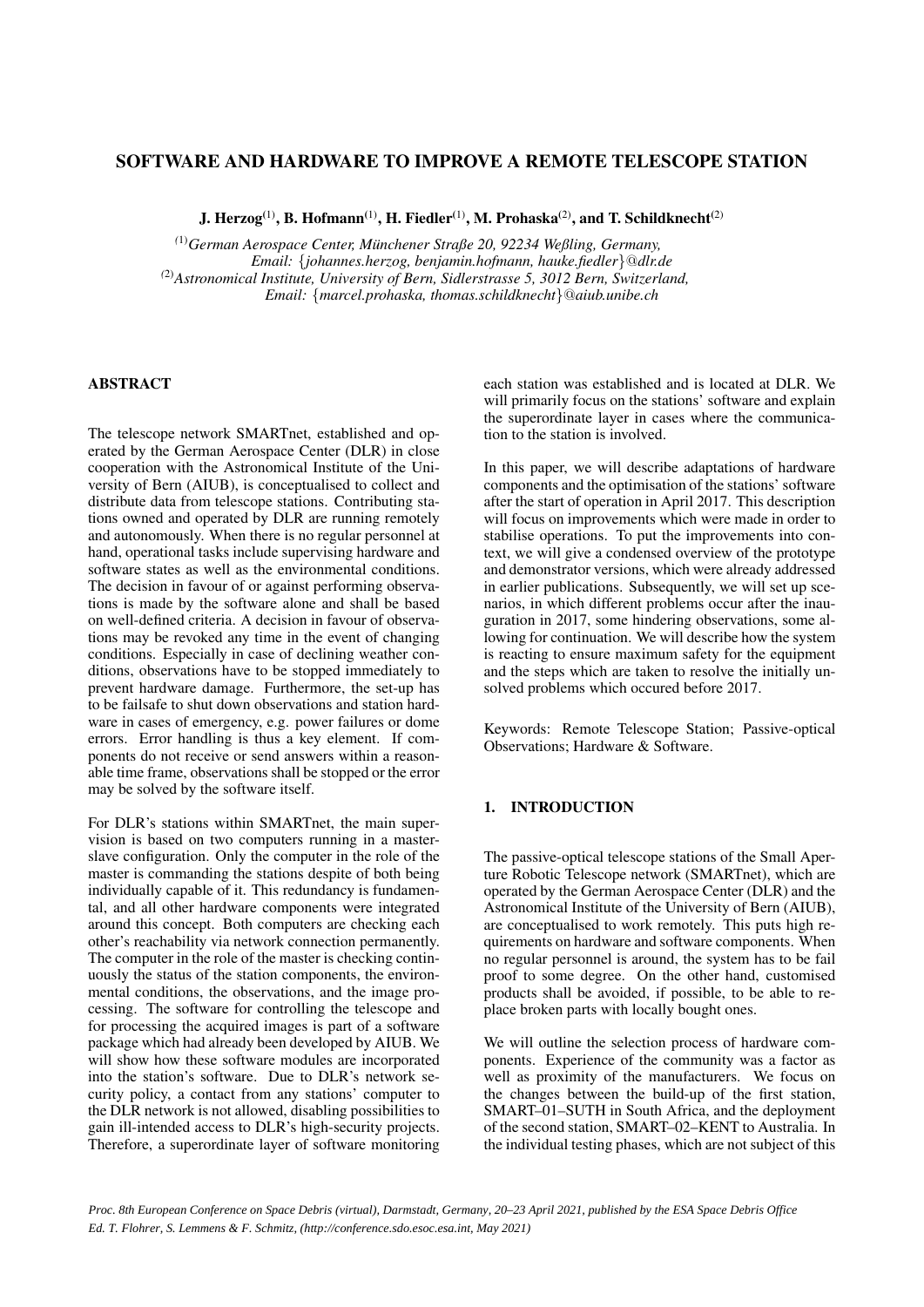paper, the stations are build-up at the Zimmerwald Observatory near Bern (Switzerland). As observations were also included into the database these stations receive the name SMART–01–ZWLD and SMART–02–ZWLD, and will be referred as such in the following.

In case of the software, we refer to [\[1\]](#page-8-0), where the prototype functionalities of the monitoring and control software are described. The demonstrator version, which was then installed at SMART–01–SUTH, will be mentioned. To demonstrate the key differences between the demonstrator version and the improved version, we will also list the main functionalities of the former. The development after the build-up of SMART–01–SUTH will be described in more detail. The interfaces between selfwritten code and third-party products are pointed out.

A key point in the description of hardware and software are the improvements since the build-up of SMART–01– SUTH. We will describe how hardware components were reconsidered based on the experience in the operational phase. The software was expanded to enable several functionalities which were not considered before.

Finally, we will show problems which occurred since the build-up of SMART–01–SUTH and how we were able to solve them. We categorise these problems into software-, hardware-, and network-related. The solutions in times of a world-wide pandemic differ from those in normal times.

At the end of the document, there may be found a photograph gallery to display the main topics of this paper.

Introductions of several components were already presented in earlier papers and at ealier conferences, yet not after the assembly and testing phases. In cases where the prototype and demonstrator set-ups are mentioned before operations started in 2017, the primary sources are referenced, otherwise the applied adaptations are described.

## 2. HARDWARE COMPONENTS

Beginning with the telescopes, we decided to cover multiple objectives, i. e. survey and follow-up observations. A large field of view is necessary for fast survey observations to detect bright objects, to observe objects' positions which are not of the highest precision and to observe the greater area around a parent object's position in case of break-ups. A small field may be used to detect faint objects (deep survey) and observe objects with a higher positional accuracy.

We decided in favour of a two-telescope setup with different diameters of the main mirror [\[6\]](#page-8-1). The design was selected first, the individual manufactures were contacted subsequently. The larger telescope is the CDK20 by PlaneWave Instruments [\[14\]](#page-8-2) and has a main mirror of 50 cm in diameter with a focal length of about 3420 mm, resulting in a field of view of  $36' \times 36'$ . The telescope for

fast surveys is the ASA 8N by ASA Astrosysteme GmbH (ASA) ([\[7\]](#page-8-3), not produced anymore) and has a main mirror of 20 cm in diameter with a focal length of about 590 mm, resulting in a field of view of  $3.5^{\circ} \times 3.5^{\circ}$ . In [\[6\]](#page-8-1), rough estimates of mirror diameter and focal length were presented leading to deviations to the more precise values listed above.

Both telescopes are equipped with the CCD camera PL16803 by Finger Lakes Instruments (FLI) ([\[2\]](#page-8-4), manufacturer: [\[11\]](#page-8-5)). The chip temperature is regulated by Peltier cooling elements which leads to less maintenance than e. g. water or nitrogen cooling systems. On the other hand, there is a limit on the achievable cooling temperature of maximum 70 K below ambient temperature and going under requires an alternative. The astrometry is little affected by the higher chip temperature. However, in case photometric or spectral observations a different cooling system may be required.

The mount is a DDM160A by ASA [\[7\]](#page-8-3). The used type is not produced anymore, but subsequent developments are available. The mount is fixed to a bent pier and operates as a German equatorial mount. It is suited for tracking object in Low Earth Orbit (LEO) regime up to stellar objects. The tracking modes, depending on the objective, may be selected from stellar tracking, fixed right ascension and declination or ephemeris values.

Both telescopes are positioned on one side with a counter weight rod opposing them [\[6\]](#page-8-1). An aluminium plate was constructed and attached to the mount where small auxiliary devices, like ethernet switches, are also attached. The 50 cm telescope is located in the middle, the 20 cm telescope at one end of the plate. This leaves some space on the other end for a possible third telescope in the future or to attach devices for fast operations and to prevent long signal run times.

Data storage is an important part of remote telescope stations. The access should be easy as data transfer has to be automatic. It has to be fail-safe when the harddrive breaks. We decided in favour of a NAS-RAID system in RAID1 configuration, which was realised with the TeraStation 1200 by Buffalo EU B.V. [\[10\]](#page-8-6). A regular disk usage check is performed by the monitoring and control software.

The dome housing the equpiment is situated on top of a cylindric concrete foundation of 2 m height. Inside the foundation there is space for equipment, which shall not be exposed to the environmental conditions, like power supply units. It was built to order of DLR by local companies. The constructional drawings were based on information by the manufacturer of the dome, Baader Planetarium [\[8\]](#page-8-7). The dome has an outer diameter of 3.5 m with a height of about 3.4 m [\[9\]](#page-8-8) and consists of various parts: a cylindric base, and the moving parts of the dome in a clam shell confguration. Contrary to slit domes, this design does not move according to the telescope motion. The segments move when opening and closing, which results in less maintenance.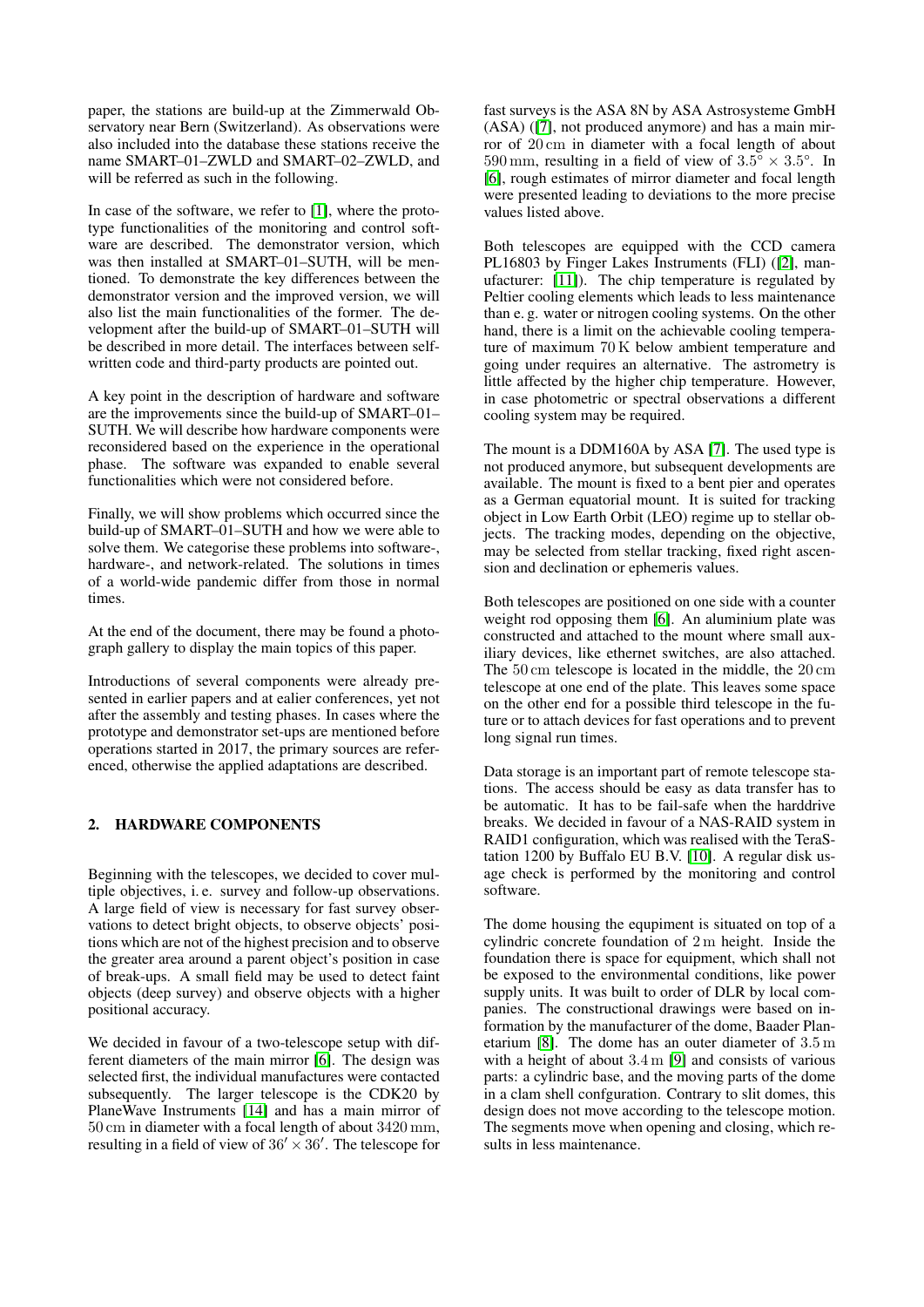In the assembly phase at the observation site, the moving segments may be lifted by four people. In the final stage, when putting the fully assembled dome onto its foundation, a crane is needed.

A weather station is mounted close to the dome without obstructing a viewing direction. It monitors the environmental conditions and allows for or prevents observations, based on given limits. It is therefore included into the monitoring and control software described in the next section.

Components for surveillance of the equipment also include webcams. We chose SNC-XM631 and SNC-VM602R both by Sony ([\[16,](#page-8-9) [17\]](#page-8-10), both not produced anymore), as there was already positive experience within other teams at DLR. At the station we have five of them: three in the dome, one inside the container (all SNC-XM631), and one outside of the container pointing to the dome (SNC-VM602R). Outdoor capability for at least one camera is essential for checking the the dome being open or closed.

Individual components may be switched on or off with a power distribution unit (PDU), which is accessable via ethernet. There are three PDUs at the station [\[12,](#page-8-11) [18\]](#page-8-12), one of them located at the dome to switch the devices there separately.

When power outages occur, the station has to be transferred into a secure state, i. e. the observations have to be terminated and the dome has to be closed as referenced in [\[1\]](#page-8-0). All other components may continue to run so that in case of short term outages observation may be restarted quickly. For this very reason, there are two uninterrupted power supply units (UPS) at the station, one for the dome alone and the other for the other components (called station UPS, [\[19\]](#page-8-13)). The usage of a PCI card for receiving sensor readings like load, battery life time amongst others via ethernet protocol is advised. The need for securing the telescopes enforces the usage of an independent UPS for the dome.

The entire equipment is shipped inside of a container to the designated station. After the assembly, the space inside the container is used as a temporary workplace and the location of the monitoring and control computers. Those computers are desktop computers, of which three run Windows 7, and one Ubuntu Linux. An additional module is a PCIe timer card by Microsemi [\[13\]](#page-8-14) to get a precise trigger signals for the epoch registration of the cameras. Each CCD camera needs its own timer card which are connected to a shared GPS antenna. Components like computers, switches and other devices create heat and it is ill-advised to have those close to the telescopes. Inside the container, they do not disturb the observation process. Spare parts and tool boxes may also be placed there.

From a network perspective, all devices form a local network which is completely separated from the internet. Access to the station from DLR and AIUB is possible via VPN connection from dedicated computers, whose Internet Protocol (IP) addresses has to be whitelisted as mentioned in [\[1\]](#page-8-0). These requirements are defined by DLR's Germany Space Operations Center (GSOC) since it also operates high-security projects such as the ISS Columbus module and various satellites in their Launch & Early Operation Phases (LEOP) as well as routine operations. For this very reason, the network is built up by GSOC's department of Communications and Ground Stations, including network switches and hardware firewalls.

Within the local network, many components may be accessed individually via assigned IP addresses. This includes computers, UPS, webcams, and also PDUs. The latter may be used to deliberately activate or deactivate individual sockets, e. g. when shutting down a computer or switch on lights for hardware inspection.

Many components of the station are redundant to ensure in any circumstance that the station can be transferred into a secure state for further inspection afterwards or until the power or network connection is re-established [\[1\]](#page-8-0).

This stage of hardware conceptualisation was finished with the end of the testing phase for SMART–01–ZWLD in Zimmerwald in January 2017.

### 2.1. Adaptions between SMART–01–SUTH and SMART–02–KENT

After the build-up of SMART–01–SUTH in April 2017 and before the purchase of the components for SMART– 02–KENT, some revisions were discussed. The CDK20 may also be equipped with a pair of cover flaps. Those would be mounted at the front of the tube. Although initially mounted we decided against those after the buildup. Our reasoning behind the decision was the closed dome during daytime and an open dome at night in observations-allowing condidtions when covers would be open anyway.

The mount was changed to a twin mount configuration. Instead of having both telescopes on one side, one telescope replaces the counter weight rod. In case of mass differences, sets of counter weights may be attached to the base plate of the telescope and smaller counter weight rodes. The whole system becomes lighter and more compact.

The used computers turned out not to be as persistent as initially assumed. We decided in favour of rack-mount industrial grade computers. These have the advantage of sufficient memory to run several virtual machines. We were able to virtualise computers on which we run the telescope operation software ZimControl (see below).

On the telescope side of the equipment we exchanged the ASA 8N by a ASA 10H (again [\[7\]](#page-8-3), not produced anymore), i. e. the hyperbolic main mirror has a diameter of 25 cm and a focal length of 900 mm. The field of view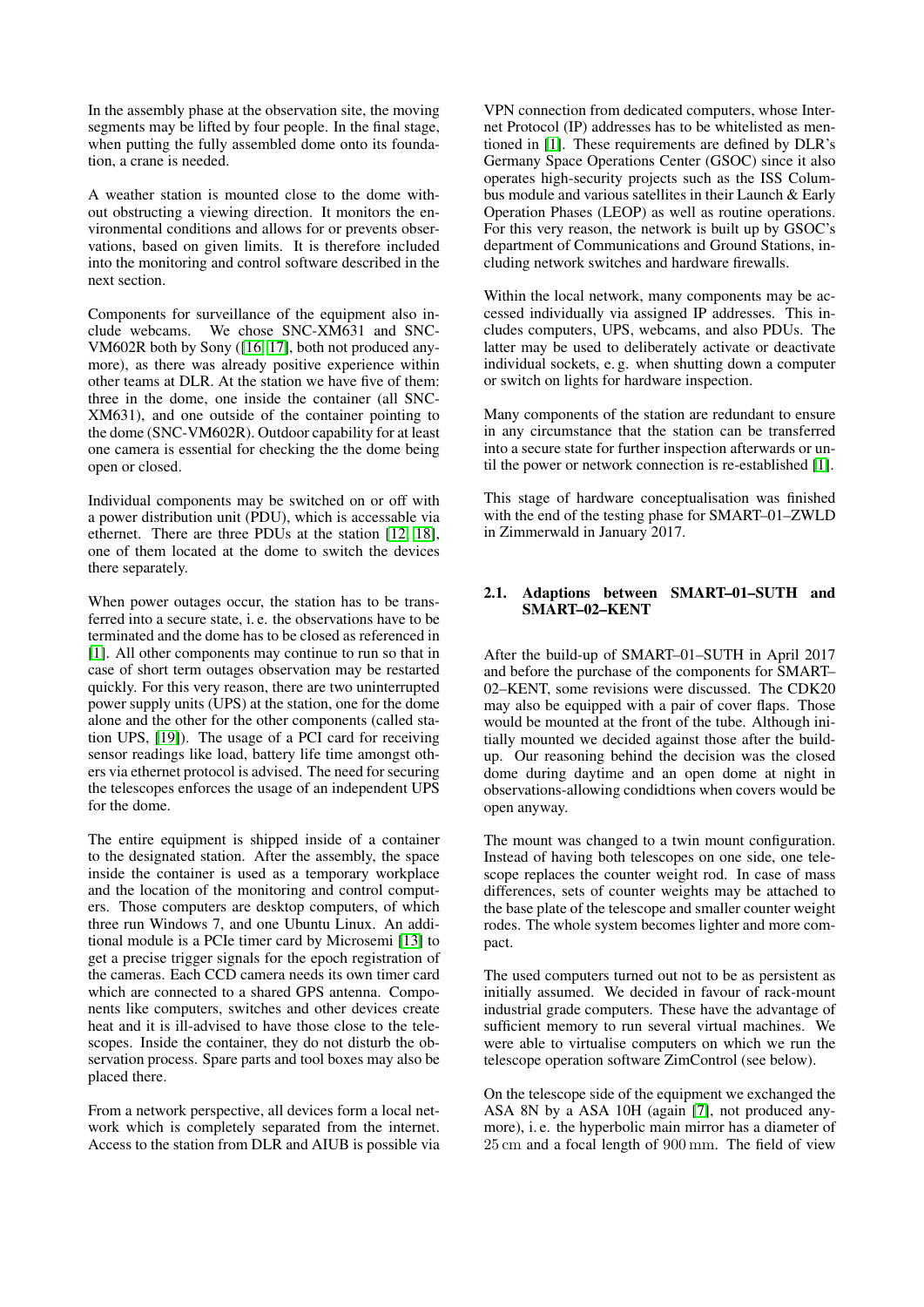is decreased to  $2.3^{\circ} \times 2.3^{\circ}$ . Simultaneously the sensitivity could be increased and with the fast survey strategy fainter objects may be detected. The reduced field of view may be compensated by an adjustment of the observation strategy, while an increased sensitivity is the key feature. The telescope type is still a Newtonian telescope, the basic concept remains.

To monitor as much meteorological information as possible, we decided in favour of a updated sensor of the weather station. It now includes the barometric air pressure installed.

After the station SMART–01–SUTH was struck by lightning, we had to replace the module commanding the dome motors. This maintenance was combined with the swap of a computer and the outdoor webcam which were affected by the same incident.

The PDU by Wöhlke EDV-Beratung was exchanged by a PDU from Inter-Tech Elektronik Handels-GmbH to only use one type of PDU and to be able to use C13/C14 connectors based on IEC 60320 standard consistently. Cables with these connectors may be easier to find worldwide and to replace than Schuko connectors. Many plugs were rewired to use C13/C14 connectors by the personnel at the Zimmerwald Observatory.

At SMART–02–KENT, we do not need a container as a temporary workplace as we are allowed to use server racks inside the control building of the University of Southern Queensland (USQ). Therefore, we do not need the webcam inside the container. The outdoor webcams is still mounted together with the weather station onto a pole and faces towards the dome. The pole is attached to the control building.

#### 2.2. Foreseeable further Development

As of 2020, CCD cameras are not produced by FLI anymore. Other manufacturers also retire CCD cameras in favour of sCMOS cameras. Consequentially, SMARTnet will switch to sCMOS cameras in the future. Nevertheless, our third telescope station (SMART–03) will still be equipped with CCD cameras from FLI as switching will lead to major software developments and the amount of work cannot be estimated at the moment.

A new type of surveillance webcams has to be chosen as the current ones are not produced anymore. The requirements will stay the same such that at least one of them must be able to be deployed outdoors. The same considerations have to taken into account when replacing current webcams.

Because the mount and some of our chosen telescopes are not produced anymore, we will perform a new market investigation after the build-up of SMART–03 for products which will fit our requirements.

## 3. SOFTWARE CONCEPT – MONITORING AND CONTROL SOFTWARE

The requirements of the monitoring and control sonftware were developed very early. A first set of requirements for the so-called prototype was described with the following functionalities in [\[1\]](#page-8-0):

- shut down the dome in case of bad weather conditions like strong wind, sand / dust storm high humidity or rain
- shut down the complete station in case of redundancy failure and / or link loss
- setting the station in safe mode during longer power blackout

After discussing the matter at DLR, colleagues at AIUB were consulted. They have long lasting experience in operating remote telescopes.

In the implementation phase, a first set of limits for the wind speed and humidity were defined and implemented. The rain sensors were also read out. Again for redundancy reasons, we use two rain sensors: one at the weather station, the second one is mounted at the dome and is directly connected to the dome motors. If rain hits the sensor, it sends a command for closing the dome ([\[9\]](#page-8-8), Section "Specifications"). This second sensor works independently from the monitoring and control software.

We estimated the time duration in which the station UPS is capable of supporting the necessary components before the station has to be shut down. All other components could be shut down first, reducing the load on the station UPS. The monitoring and control computers are shut down last as they are capable of restarting all other components via software commend once power is restored.

Although not described in [\[1\]](#page-8-0), the prototype version of the monitoring and control software was also capable of managing third-party software. This includes reading out all sensor values of the weather station, taking and saving images of the surveillance webcams, as well as starting and stopping the telescope software. The weather station is accessed via a serial interface. The webcams are accessed via LAN, their images are stored on a NAS-RAID system.

The telescope software consists of several individual modules to be started and stopped:

- ZimControl, including telescope software Zim-Server and processing software ZimServerProc [\[5\]](#page-8-15)
- focuser and mirror heater software for PlaneWave telescopes, PlaneWave Interface (PWI 3) [\[15\]](#page-8-16)
- interface to forward weather data to ZimServer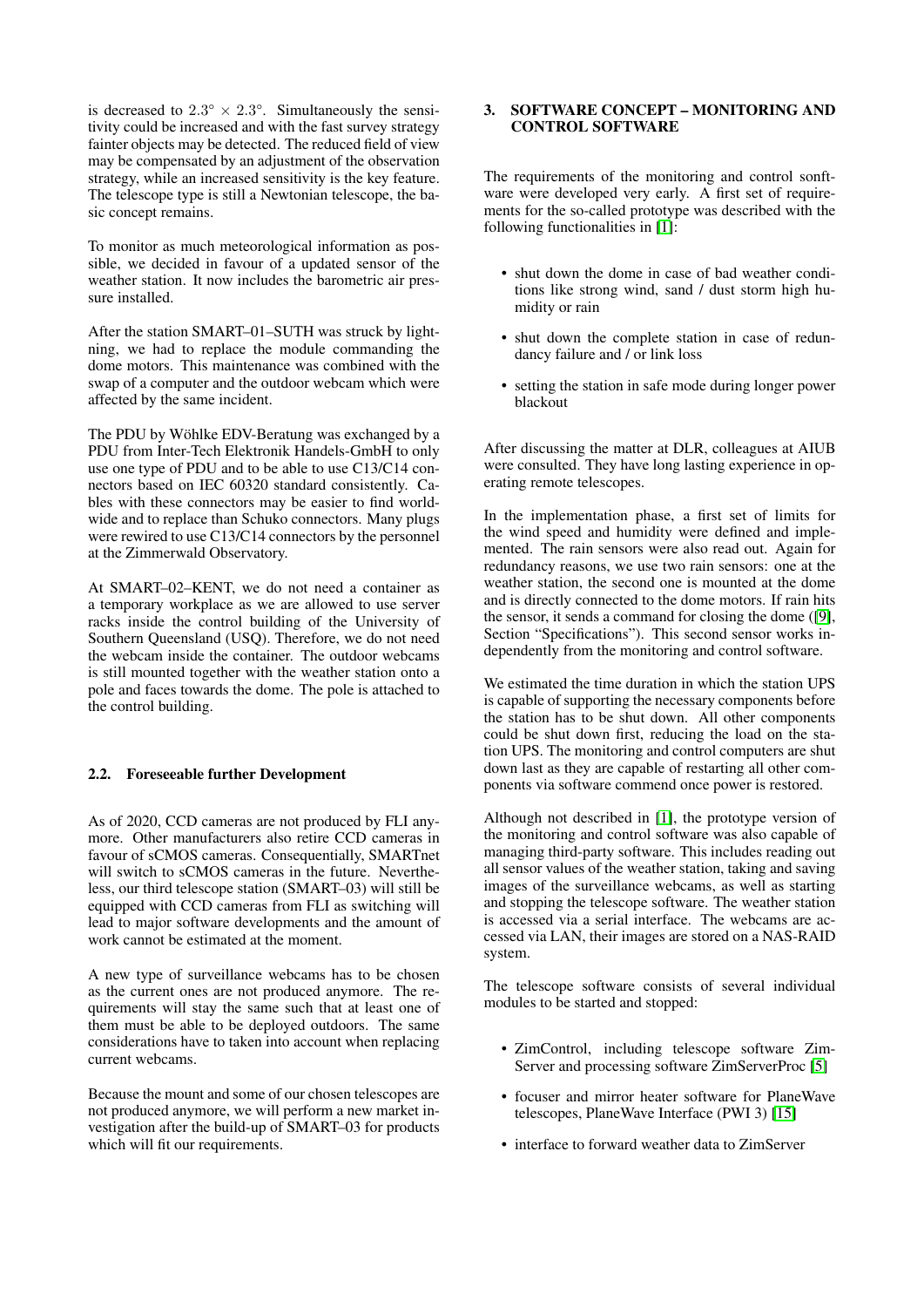• timing module to forward GPS timing signals to the CCD cameras

ZimControl was first utilised at ZIMLAT, an SLR/CCD dual-use instrument, and subsequently adapted for the passive-optical instruments at Zimmerwald [\[3\]](#page-8-17). The Zim-Server module reads the observation plan and executes it automatically, while the ZimServerProc processes the resulting images into series of measurements of single objects, called tracklets. All necessary input files have to be provided by the monitoring and control software.

The communication protocol was adapted from the one developed and used by AIUB [\[4\]](#page-8-18). First developed for Satellite Laser Ranging (SLR) measurements, its functionality was broadened into passive-optical observations. The communication to the weather station, dome, UPS, webcams and PDUs was included, while keeping the original structure of commands and responses.

The monitoring and control software checks regularly whether the disc has space left for images of upcoming nights and deletes the oldest images. This strategy is feasable since the image processing results in separate files including tables containing all information of comparison stars and detected objects. Compared to raw images, these tables are much smaller in size. Because all necessary information can be extracted from them, the raw images are no longer needed.

The prototype of the monitoring and control software, which was developed from scratch at DLR, was written in python 2.7. The programming language was kept for the demonstrator version and the first improved versions. The development of the prototype took place by implementing the different hardware interfaces in the office. During the test phase, which again is not subject of this paper, the prototype was finalised into the demonstrator version of the monitoring and control software and was finished by the end of the testing phase for SMART–01– ZWLD in Zimmerwald in January 2017.

#### 3.1. Software Improvements after the Built-up of SMART–01–SUTH

After the build-up of SMART–01–SUTH in April 2017, we discovered that several core functionalities were missing in the demonstrator version of the monitoring and control software. The range of functionalities now also includes a back-up of log files written by the monitoring and control software. As we collect data via ftp and sftp, open files cannot be transferred. The back-up files are updated regularly and may then be copied to a computer at DLR for further analysis.

As multiple instances of a module or third-party software may hinder a successful start or restart of that application, the multiple instances are selected and securely terminated. This improvement leads to a more stable observation process with less necessary interference by the operator.

After the exchange of the dome motors command module, we implemented a regular communication to the dome to check the state of the segments. As mentioned above, in a night with nominal conditions, the dome segments move twice, once opening and closing. For safety reasons, Baader Planetarium implemented in its module that the dome closes automatically when there is no command or status request for about 4 min. Hence, before the limit of 4 min is reached, a command is sent to the dome to receive its status and to keep it open during operations. This enhances safety of the instruments in case of failure of the computers.

The defined limits for weather data proved to be insufficient as the real limits depend on the final location. We also added a hysteresis: e. g. the mean wind speed exceeds  $40 \text{ km h}^{-1}$  and observations are stopped, the mean wind speed has go under 35 km h−<sup>1</sup> before observations can be restarted. This is important when the mean wind speed varies around  $40 \text{ km h}^{-1}$  for some time, and switching the devices on and off may set the system into an ill-defined state. Similar hysteresis procedures were also implemented for the peak wind speed, the relative humidity, and the estimated cloud level.

### 3.2. Software Improvements between SMART–01– SUTH and SMART–02–KENT

As python 2.7 has reached its end of life, a new version has to be considered. Initially, python 3.6 was chosen, but meanwhile newer versions are available. A final decision is based on when SMART–03 enters its testing phase.

A part of the observation planning process was transferred to the station. In case of maintenance when a planning schedule is needed, this script can be run and a schedule with survey field definitions is produced. As the station network is separated from the internet, no recent satellite data can be downloaded, hence the survey-only mode.

To be applicable at the station SMART–02–KENT, the software ZimControl was upgraded for a global application. A known issue of ZimControl is running into the state "Not Responding" under Windows. This behaviour is due to a conceptual error in the software itself. The solution in the source code is currently realised at AIUB, while as a temporary solution, a tool was developed by AIUB to enable a continuation of observations automatically. This tool is currently used at the Zimmerwald Observatory, SMART–01–SUTH, and SMART–02–KENT.

ZimControl in general is not developed specifically for SMARTnet. Ongoing work and improvements are implemented by AIUB, tested at the telescopes of the Zimmerwald Observatory and then deployed at SMARTnet telescopes.

The individual processing steps of ZimControl from images until tracklets is conflated to establish a coordinated complete process. The tracklet creation is now a near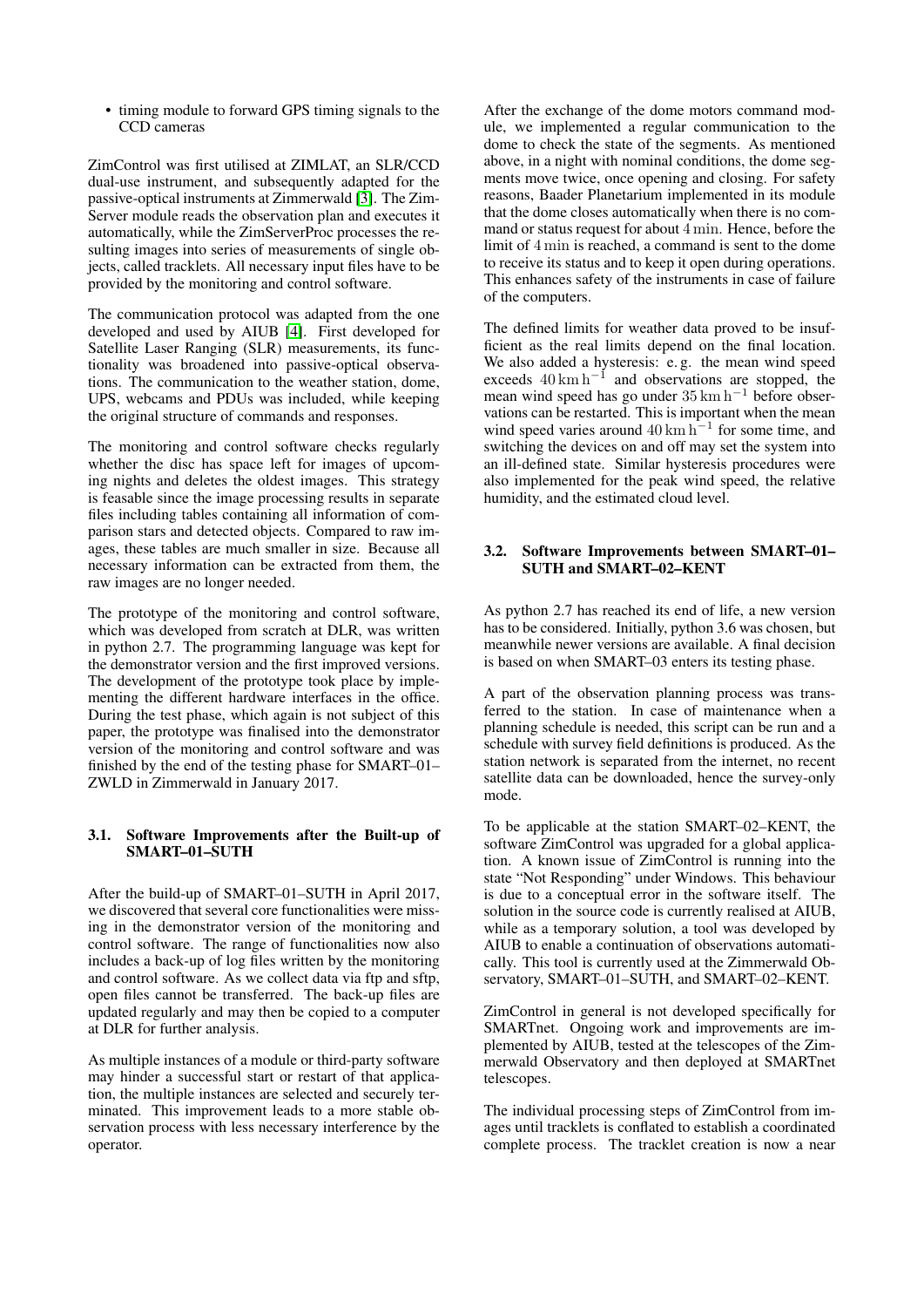real-time process. The tracklets of single nights are stored in separate daily folders. This speeds up a listing and transfer process from the station to DLR because solely the tracklets of the concerning night are looped over. Tracklets are inserted faster into the database and may be provided faster to the partners of SMARTnet.

We added another safety measure with calculating the elevation of the Sun in the monitoring and control software. If the conditions improve too close to dawn, we don't start observations, as we may not be able to take a full series of images. Cooling the cameras takes some time which might exceed the time until dawn. Furthermore, we send a closing command to the dome when the Sun is 4° below the horizon, regardless whether it is already closed. This way we ensure a closed dome at sunrise to avoid direct sunlight onto the telescopes and telescopenear hardware.

### 3.3. Forseeable further Software Development

In case of SMART–01–SUTH and SMART–02–KENT, the upgrade to a subsequent version of python will be made, when maintenance is due. Python 2.7 will still be running, the inclusion of new functionalities may not be possible for this version. When SMART–03 exits its testing phase and is ready to be deployed, we will have a further improved version of the monitoring and control software written in python 3.X, which will then be installed at the other stations. All stations will have the same version of the monitoring and control software in the end, with station-specific minor differences.

As several manufacturers of cameras, focusers, and filter wheels use the ASCOM interface, it will be included into the ZimControl software. We aim for the possibility to use a multitude of components.

As of now, switching from one telescope to the other on the same mount requires parking the telescope and closing the TCP/IP connection to the ZimServer software when using the ASA proxy server to create a well-defined state of the system before switching the telescope. There will be a possibility implemented to enable a faster switch of two telescopes on a single mount.

The processing steps within ZimControl (ZimServer-Proc) are constantly undergoing developments. Already tested at the Zimmerwald Observatory and almost ready for a roll-out for SMARTnet telescopes is a direct readout of UCAC4 star catalogue data to avoid incomplete data sets in some cases when a separated star catalogue server is accessed. The detection of interrupted star streaks is implemented as well and will lead to a higher accuracy in the stage of differential astrometry.

A big software project within SMARTnet is the development of a telescope software from scratch. At the moment, we are depending on a variety of hardware components which may use different interfaces or protocols. Those may still be present as a kind of proxy server, because they come from the manufacturers, nevertheless the communication with these proxy servers will be performed with a unified protocol. It will affect all major hardware components, like sCMOS cameras, focusers, mounts, filter wheels, amongst others. The functionalities described above will also be included.

## 4. PROBLEMS AND SOLUTION STRATEGIES

Occurring problems may be put into three categories: hardware, software, and network. They are not strictly distinct from each other, yet for the sake of simplicity we use this terminology.

Network problems affect the connection to the station as a whole. It might be as simple as a missing IP address on the whitelist or very severe like a deliberate destruction of a network knot. The latter happened in South Africa in 2020, where nobody at the station nor at DLR had any influence on the repair. In these cases, we have to rely on external companies and their schedules.

Software problems are most likely the easiest, because as long as an access to the corresponding hardware component or the monitoring and control computers is possible, issues with software may be solved quickly. Solutions include debugging and implementing new routines for the observation process. Like the aforementioned opening of the dome too close to dawn, the dome was found open in the morning. The reconstruction of the later stages of the night led us to the origin and the solution with sending a close signal when the Sun is at 4° below the horizon.

An easy solution is not necessarily possible for software updates. In case of our separated network, access to the internet is not possible. A new software version or a module has to be downloaded off-site, transferred and then installed offline. Especially for python modules, the direct access to package repositories (e. g. via pip) is not possible. Solutions with tarballs or manually downloaded wheel files should be treated carefully because of possible dependencies of the modules among each other.

Any hardware-related problem is severe and might hinder observations for a longer time period. The decision to avoid secluded areas and choose sites with experience personnel alleviates this problem, although the installation of a replacement may still take weeks or even months. In normal circumstances, team members of SMARTnet would order replacement parts, send them from a DLR site to the station, and travel there themselves, afterwards. The fact that all components at the station are not customised but off-the-shelf makes a replacement much easier. In other cases, it was simpler to send a member of the SMARTnet team with a transport crate containing the necessary replacements. The decision depends on the amount of work and amount of people needed.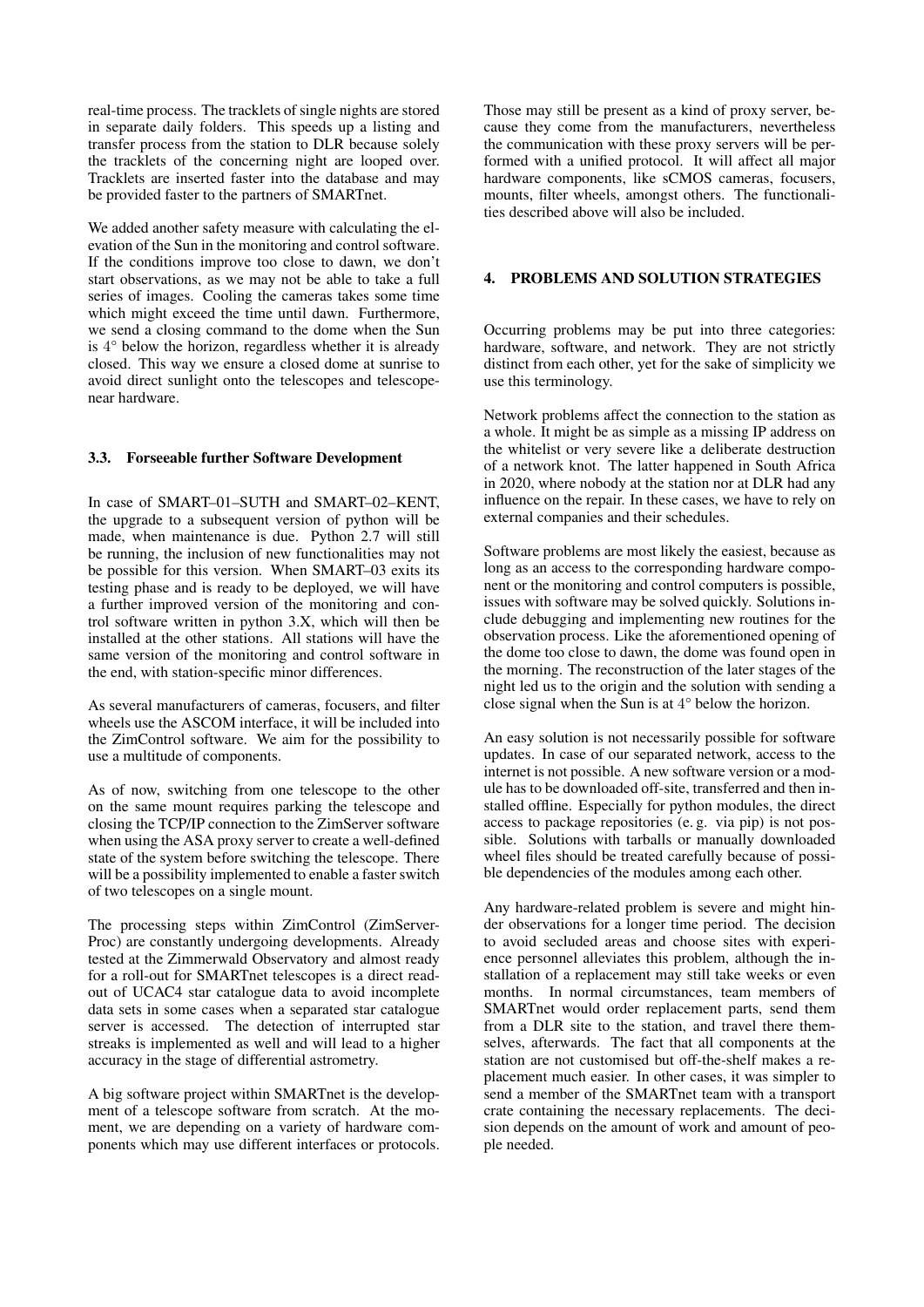These strategies have to be modified in times like the COVID-19 pandemic. Business travels are prohibited and even if possible, the situation in the country of the station might change rapidly, rendering work impossible at worst. SMARTnet profits in this situation from experienced personnel even more. In case of the broken main board of the mount at SMART–02–KENT, we were able to ship a replacement part to USQ directly, where staff could install it. Regarding work safety rules at the station, it still may take some time, but the local personnel may be able to work much earlier than business trips from DLR.

## 5. SUMMARY

In this paper we described the hardware selection process for building up a remote station of passive-optical telescopes. As two stations with this equipment are operational, this concept proves viable. We selected telescope types based on objectives: one for fast survey, another for high-accuracy follow-up observation. Where the hardware components were not as reliable and persistent as assumed, we described the replacements. We also pointed out how we selected improvements based on new developments. This includes using a different type of camera in the future or a different type of computer at present.

In terms of software we described how the development progressed after the implentation of the demonstrator version. We included new functionalities, like a near realtime image processing. This creates much lower latencies between acquiring the observation and including the resulting tracklets into the database at DLR. Issues with third-party software, where we do not have the source code, were dealt with by a safe termination and a restart. The monitoring and control software has to perform these operations automatically as not regular human observer is around. The applied improvements led to a more stable version of the monitoring and control software.

As the entire station is in a separated network we described the necessary requirements for the situation and the difficulties which arise.

Lastly, we set up some scenarios where different kinds of problems had to be solved. These scenarios were based on real-life experience since 2017. A solution strategy for each scenario was presented. The change in strategy during the COVID-19 pandemic and how to deal with the new situation was mentioned as well.

Finally, we are able to look back at four eventful and successful years of operation.

## ACKNOWLEDGEMENTS

The authors want to thank the following people and institutions:

- Baader Planetarium for the help via telephone and email in the construction phase of the domes and the fruitful discussions afterwards about possible improvements
- AstroSysteme Austria (ASA) for the support when using the mount and telescope software
- The South African National Space Agency (SANSA) is the government body for the promotion and peaceful use of space. SANSA was established in December 2010 and commenced operations in April 2021. SANSA was created to strengthen cooperation in space-related activities while fostering research in space science, advancing scientific engineering through developing human capital, and supporting industrial development in space technologies. SANSA's Head Office in Pretoria oversees SANSA operations and management the Earth Observation programme (currently based in Hartebeesthoek); the Space Operations programme (formerly the Satellite Application Centre, located in Hartebeesthoek); and the Space Science programme (former Hermanus Magnetic Observatory, located in Hermanus); as well as a newly-established Space Engineering programme situated alongside the Head Office.

We hereby acknowledge SANSA for assistance with the hosting and operations of the Space Debris Tracking Station in South Africa

- South African Astronomical Observatory (SAAO) for their continuous support and help at SMART– 01–SUTH
- Mt Kent Observatory is operated by the University of Southern Queensland's (USQ) Centre for Astrophysics, on behalf of a consortium of international and Australian partners. The personnel was highly involved in organising and helping with the build-up and repairs
- Martin Klabl for solving all problems concerning network and firewalls, as well as showing how to build up a separated network
- Frank Neutschmann for his contribution in providing constructional drawings to build the concrete dome and telescope foundations
- Martin Weigel, who was involved in the conceptualisation of SMART–01–ZWLD. He was also programming two versions of the monitoring and control software: the prototype at DLR and the demonstrator version for the station SMART–01–SUTH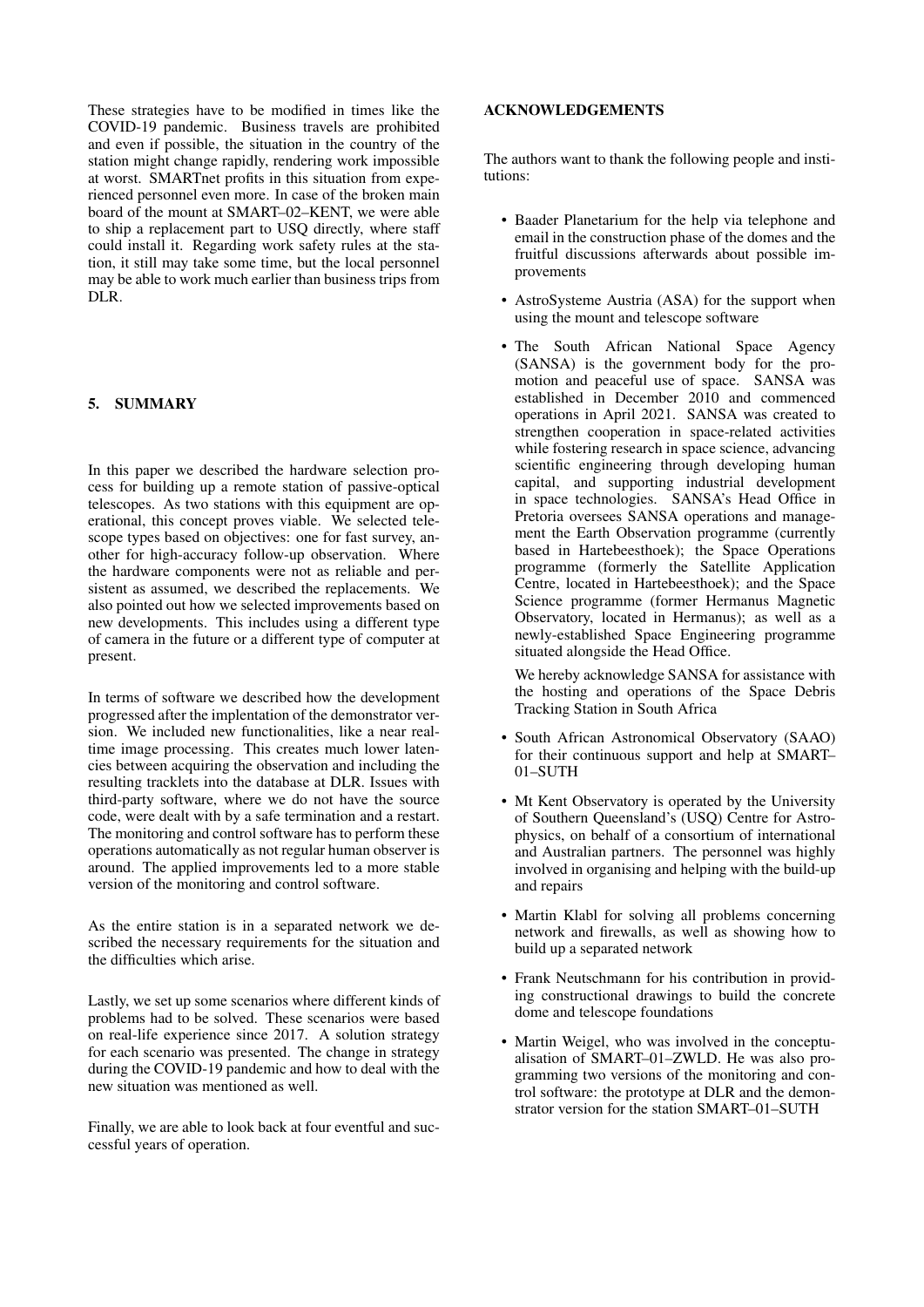# PHOTOGRAPH GALLERY



*Figure 1. Telescope station SMART–01–SUTH with dome, lightning rod, and container, by courtesy of H. Fiedler*



*Figure 2. Mount and* 20 cm *telescope above* 50 cm *telescope, SMART–01–SUTH, by courtesy of M. Prohaska*



*Figure 3. Dome, mount,* 25 cm *telescope (foreground), and* 50 cm *telescope (background), SMART–02–KENT, by courtesy of J. Herzog*



*Figure 4. Weather station, GPS antenna, and webcam towards the dome, altogether mounted on a pole at the container, SMART–01–SUTH, by courtesy of J. Bernardo (SAAO)*



*Figure 5. Control building of USQ and telescope station SMART–02–KENT with dome, by courtesy of J. Herzog*